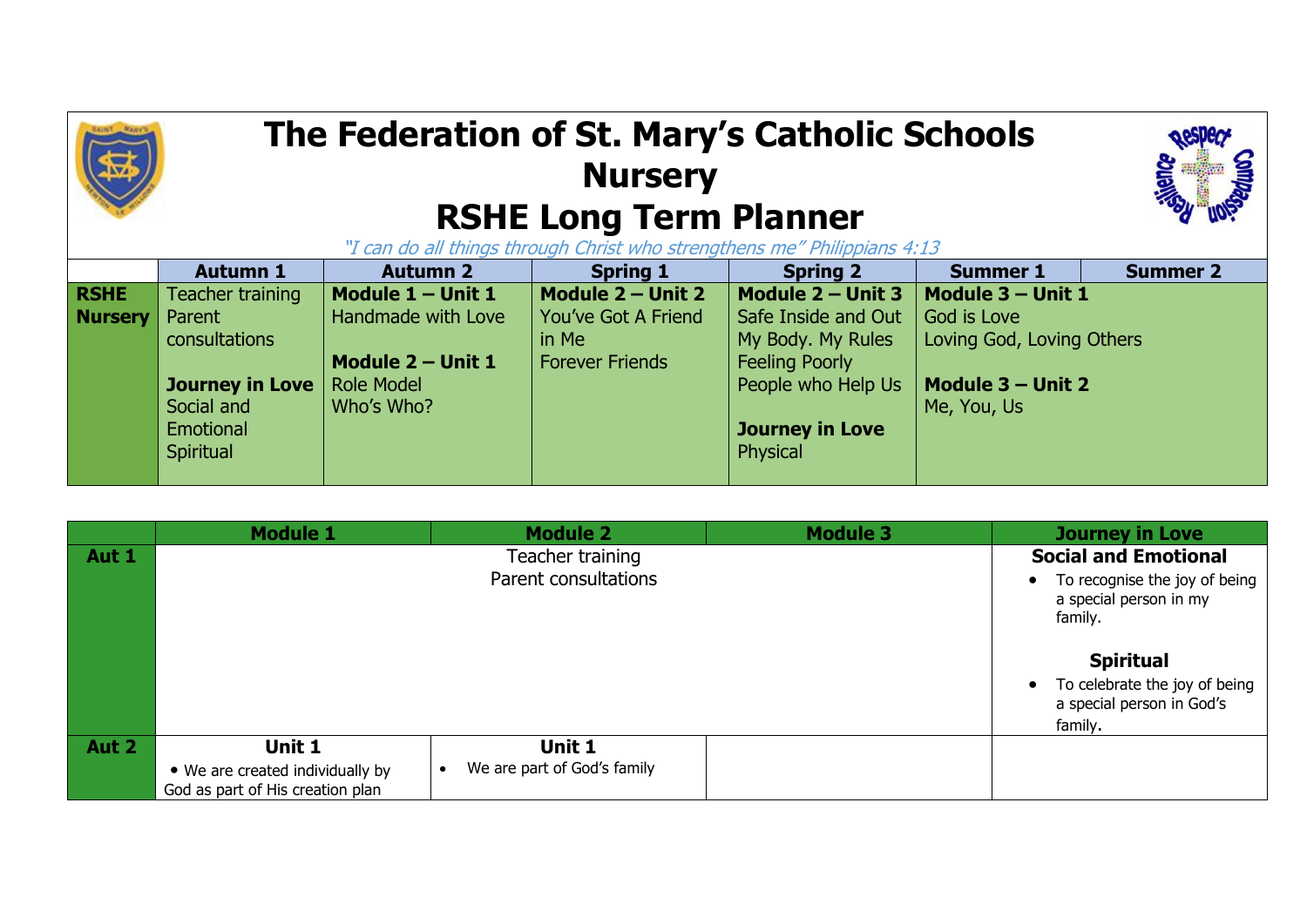|       | . We are all God's children and are<br>special<br>• Our bodies were created by God<br>and are good<br>• We can give thanks to God | Jesus cared for others and<br>wanted them to live good lives<br>like Him<br>We should love other people in<br>$\bullet$<br>the same way God loves us                                                                                                                                                                                                                                                                                                                                                                                                                                                                                                                                                                                                                                                                                                                                                                            |                                                                          |
|-------|-----------------------------------------------------------------------------------------------------------------------------------|---------------------------------------------------------------------------------------------------------------------------------------------------------------------------------------------------------------------------------------------------------------------------------------------------------------------------------------------------------------------------------------------------------------------------------------------------------------------------------------------------------------------------------------------------------------------------------------------------------------------------------------------------------------------------------------------------------------------------------------------------------------------------------------------------------------------------------------------------------------------------------------------------------------------------------|--------------------------------------------------------------------------|
| Spr 1 |                                                                                                                                   | <b>Unit 2</b><br>· Special people (e.g. parents,<br>carers, friends) and what makes<br>them special<br>• The importance of the nuclear<br>family and of the wider family<br>• The importance of being close<br>to and trusting of 'special people'<br>and telling them is something is<br>troubling them<br>$\bullet$<br>• How their behaviour affects<br>other people and that there is<br>appropriate and inappropriate<br>behaviour<br>• The characteristics of positive<br>$\bullet$<br>and negative relationships<br>• Different types of teasing and<br>$\bullet$<br>that all bullying is wrong and<br>unacceptable<br>• When they have been unkind<br>$\bullet$<br>to others and say sorry<br>• That when we are unkind, we<br>$\bullet$<br>hurt God and should say sorry<br>• When people are being unkind<br>$\bullet$<br>to them and others and how to<br>respond<br>• That we should forgive like<br>Jesus forgives. |                                                                          |
| Spr 2 |                                                                                                                                   |                                                                                                                                                                                                                                                                                                                                                                                                                                                                                                                                                                                                                                                                                                                                                                                                                                                                                                                                 | <b>Physical</b><br>To recognise that we are all<br>different and unique. |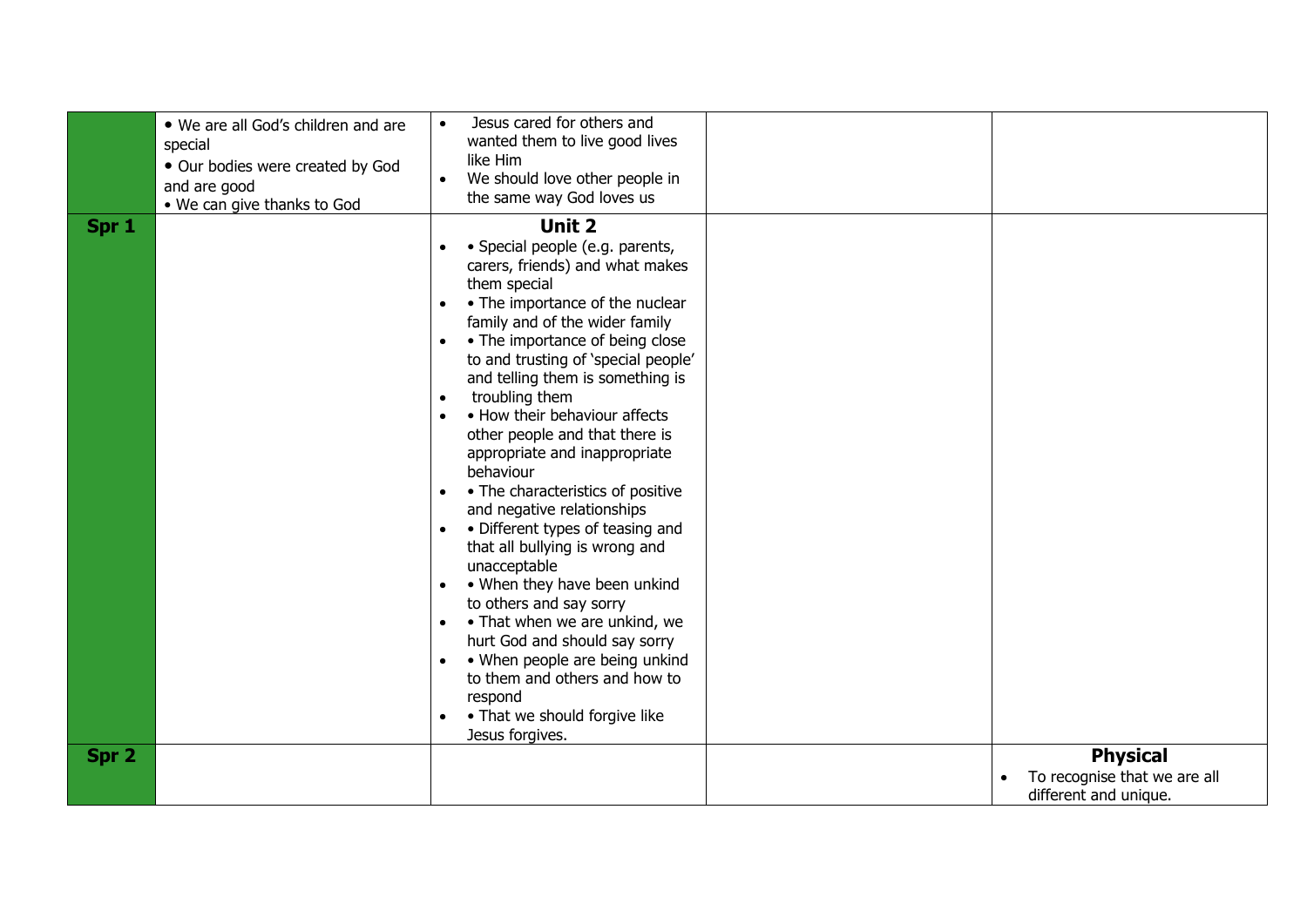|                  | Unit 3                                        |                                 |           |
|------------------|-----------------------------------------------|---------------------------------|-----------|
|                  |                                               |                                 |           |
|                  | About safe and unsafe situations              |                                 |           |
|                  | indoors and outdoors, including               |                                 |           |
|                  | online                                        |                                 |           |
|                  | That they can ask for help from<br>$\bullet$  |                                 |           |
|                  | their special people                          |                                 |           |
|                  | That they are entitled to bodily<br>$\bullet$ |                                 |           |
|                  | privacy                                       |                                 |           |
|                  | That they can and should be<br>$\bullet$      |                                 |           |
|                  | open with 'special people' they               |                                 |           |
|                  | trust if anything troubles them               |                                 |           |
|                  | That there are different people<br>$\bullet$  |                                 |           |
|                  | we can trust for help, especially             |                                 |           |
|                  | those closest to us who care for              |                                 |           |
|                  | us, including our teachers and                |                                 |           |
|                  | our parish priest                             |                                 |           |
|                  | That medicines should only be<br>$\bullet$    |                                 |           |
|                  | taken when a parent or doctor                 |                                 |           |
|                  | gives them to us                              |                                 |           |
|                  | That medicines are not sweets                 |                                 |           |
|                  | That we should always try to<br>$\bullet$     |                                 |           |
|                  | look after our bodies because                 |                                 |           |
|                  | God created them and gifted                   |                                 |           |
|                  | them to us                                    |                                 |           |
|                  | That there are lots of jobs<br>$\bullet$      |                                 |           |
|                  | designed to help us                           |                                 |           |
|                  | That paramedics help us in a<br>$\bullet$     |                                 |           |
|                  | medical emergency                             |                                 |           |
|                  | That First Aid can be used in<br>$\bullet$    |                                 |           |
|                  | non-emergency situations, as                  |                                 |           |
|                  | well as whilst waiting for an                 |                                 |           |
|                  | ambulance                                     |                                 |           |
| Sum 1            |                                               | Unit 1                          | $\bullet$ |
|                  |                                               | • That God is love: Father, Son |           |
| Sum <sub>2</sub> |                                               |                                 |           |
|                  |                                               | and Holy Spirit                 |           |